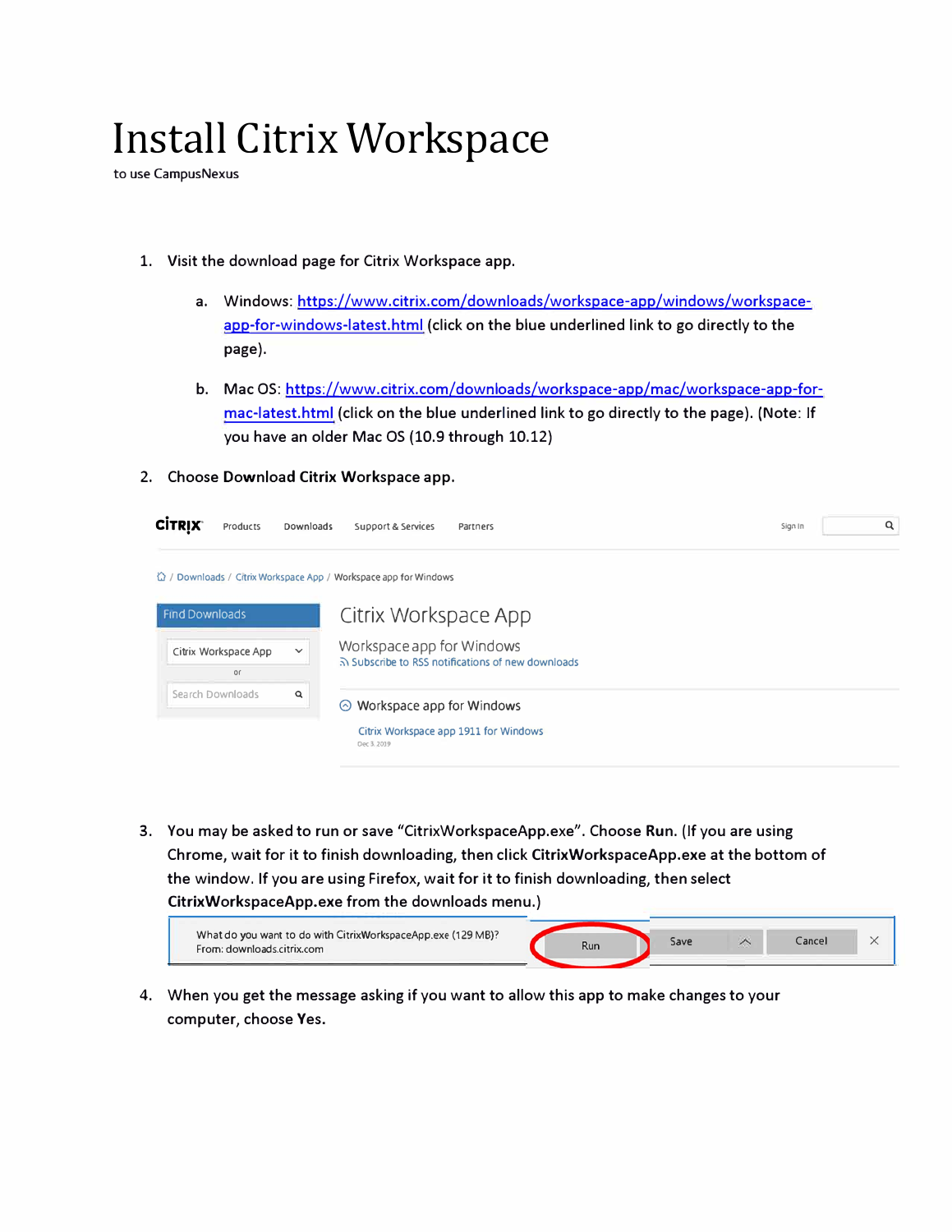5. When the installer opens, choose Start.



6. Choose I accept the license agreement, then choose Install.



7. Wait for the install to complete. This takes a few minutes.